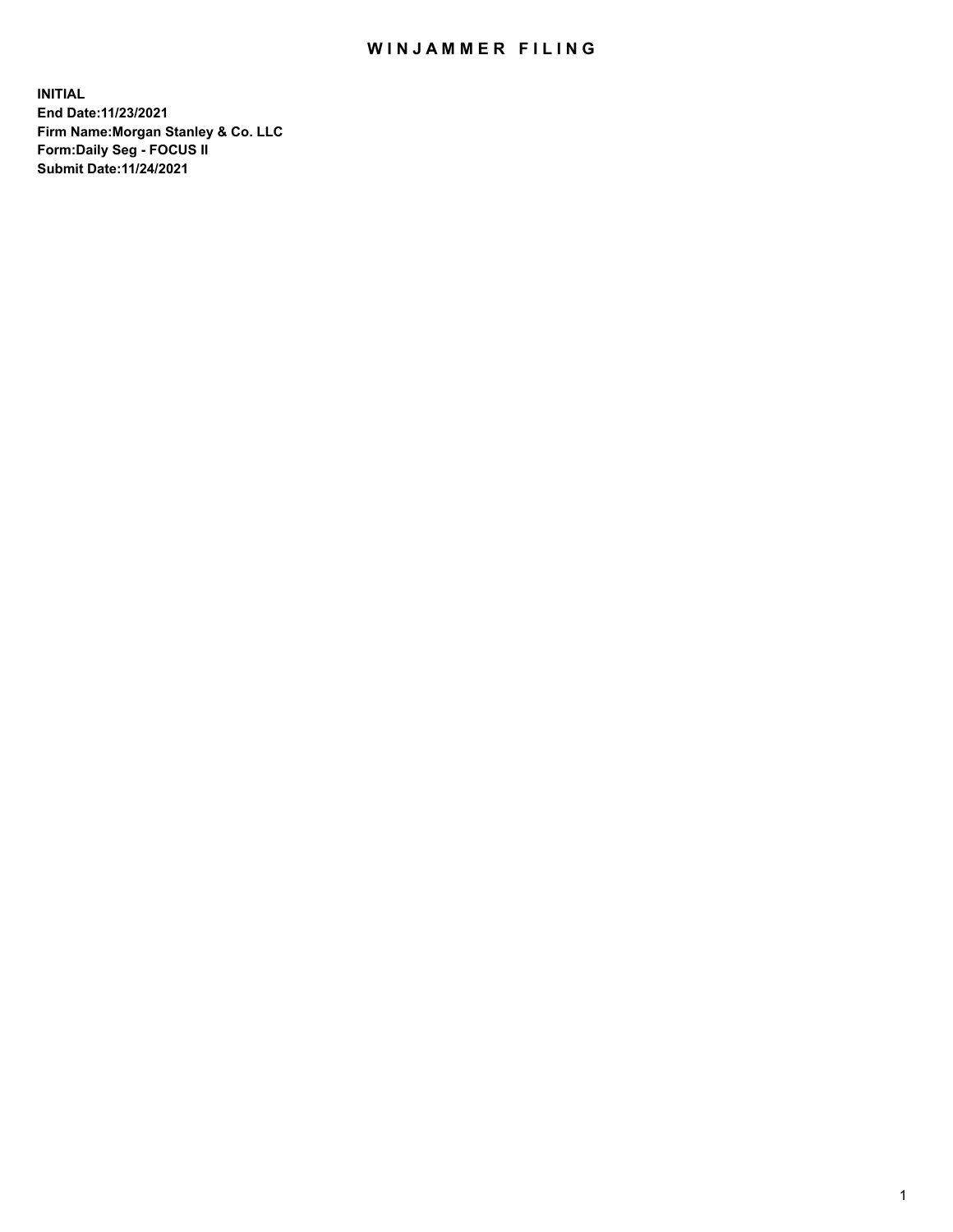**INITIAL End Date:11/23/2021 Firm Name:Morgan Stanley & Co. LLC Form:Daily Seg - FOCUS II Submit Date:11/24/2021 Daily Segregation - Cover Page**

| Name of Company                                                                                                                                                                                                                                                                                                                | <b>Morgan Stanley &amp; Co. LLC</b>                    |
|--------------------------------------------------------------------------------------------------------------------------------------------------------------------------------------------------------------------------------------------------------------------------------------------------------------------------------|--------------------------------------------------------|
| <b>Contact Name</b>                                                                                                                                                                                                                                                                                                            | <b>Ikram Shah</b>                                      |
| <b>Contact Phone Number</b>                                                                                                                                                                                                                                                                                                    | 212-276-0963                                           |
| <b>Contact Email Address</b>                                                                                                                                                                                                                                                                                                   | Ikram.shah@morganstanley.com                           |
| FCM's Customer Segregated Funds Residual Interest Target (choose one):<br>a. Minimum dollar amount: ; or<br>b. Minimum percentage of customer segregated funds required:% ; or<br>c. Dollar amount range between: and; or<br>d. Percentage range of customer segregated funds required between: % and %.                       | 235,000,000<br><u>0</u><br>00<br>0 Q                   |
| FCM's Customer Secured Amount Funds Residual Interest Target (choose one):<br>a. Minimum dollar amount: ; or<br>b. Minimum percentage of customer secured funds required:% ; or<br>c. Dollar amount range between: and; or<br>d. Percentage range of customer secured funds required between:% and%.                           | 140,000,000<br><u>0</u><br><u>00</u><br>0 <sub>0</sub> |
| FCM's Cleared Swaps Customer Collateral Residual Interest Target (choose one):<br>a. Minimum dollar amount: ; or<br>b. Minimum percentage of cleared swaps customer collateral required:% ; or<br>c. Dollar amount range between: and; or<br>d. Percentage range of cleared swaps customer collateral required between:% and%. | 92,000,000<br><u>0</u><br><u>00</u><br>0 <sub>0</sub>  |

Attach supporting documents CH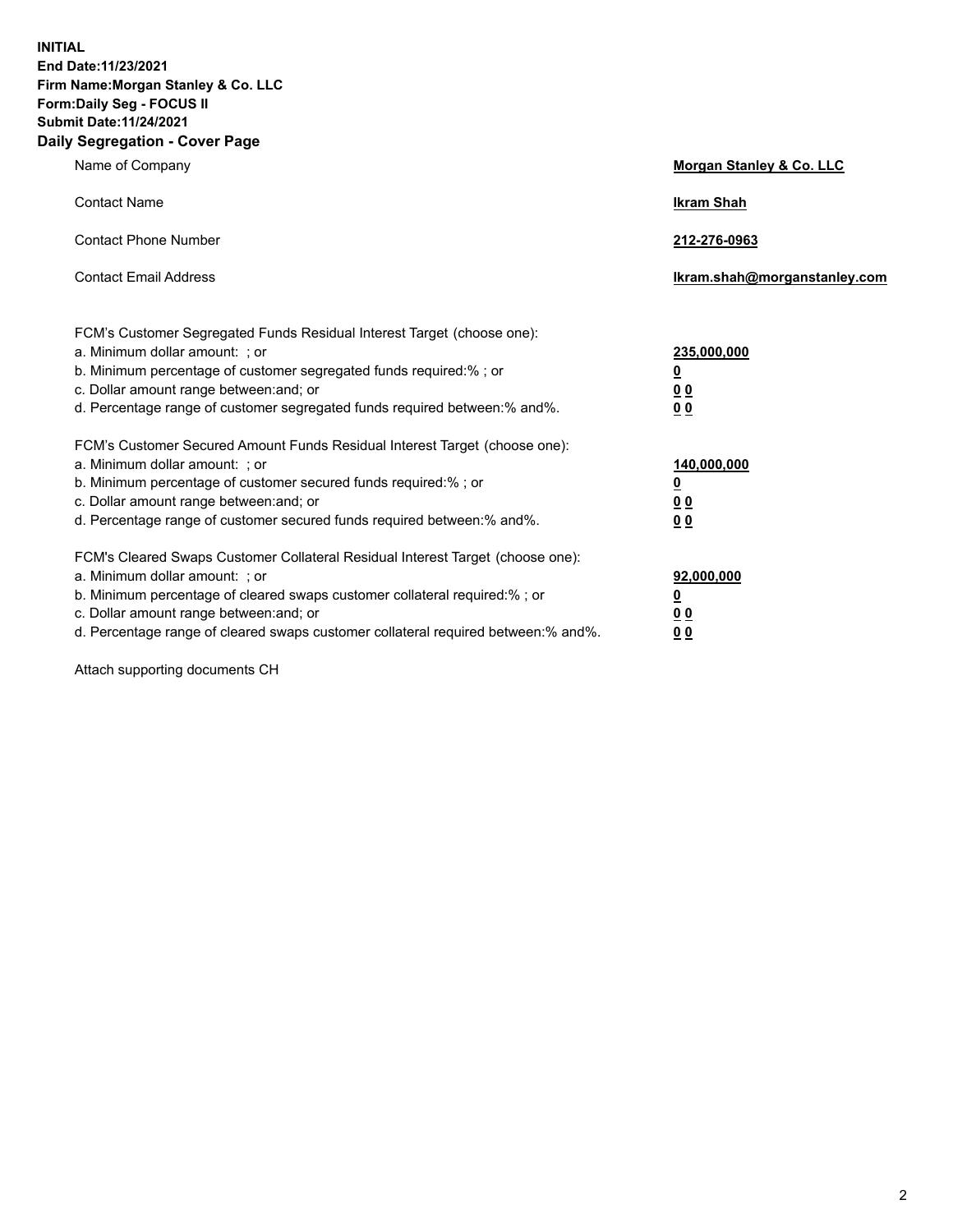## **INITIAL End Date:11/23/2021 Firm Name:Morgan Stanley & Co. LLC Form:Daily Seg - FOCUS II Submit Date:11/24/2021**

**Daily Segregation - Secured Amounts** Foreign Futures and Foreign Options Secured Amounts Amount required to be set aside pursuant to law, rule or regulation of a foreign government or a rule of a self-regulatory organization authorized thereunder 1. Net ledger balance - Foreign Futures and Foreign Option Trading - All Customers A. Cash **5,583,071,327** [7315] B. Securities (at market) **1,705,674,249** [7317] 2. Net unrealized profit (loss) in open futures contracts traded on a foreign board of trade **114,342,225** [7325] 3. Exchange traded options a. Market value of open option contracts purchased on a foreign board of trade **40,165,244** [7335] b. Market value of open contracts granted (sold) on a foreign board of trade **-21,679,477** [7337] 4. Net equity (deficit) (add lines 1. 2. and 3.) **7,421,573,568** [7345] 5. Account liquidating to a deficit and account with a debit balances - gross amount **48,776,262** [7351] Less: amount offset by customer owned securities **-46,000,866** [7352] **2,775,396** 6. Amount required to be set aside as the secured amount - Net Liquidating Equity Method (add lines 4 and 5) 7. Greater of amount required to be set aside pursuant to foreign jurisdiction (above) or line 6. FUNDS DEPOSITED IN SEPARATE REGULATION 30.7 ACCOUNTS 1. Cash in banks A. Banks located in the United States **563,102,366** [7500] B. Other banks qualified under Regulation 30.7 **415,225,595** [7520] **978,327,961** 2. Securities A. In safekeeping with banks located in the United States **438,830,129** [7540] B. In safekeeping with other banks qualified under Regulation 30.7 **68,036,580** [7560] **506,866,709** 3. Equities with registered futures commission merchants A. Cash **9,157,449** [7580] B. Securities **0** [7590] C. Unrealized gain (loss) on open futures contracts **5,368,382** [7600] D. Value of long option contracts **0** [7610] E. Value of short option contracts **0** [7615] **14,525,831** [7620] 4. Amounts held by clearing organizations of foreign boards of trade A. Cash **0** [7640] B. Securities **0** [7650] C. Amount due to (from) clearing organization - daily variation **0** [7660] D. Value of long option contracts **0** [7670] E. Value of short option contracts **0** [7675] **0** [7680] 5. Amounts held by members of foreign boards of trade A. Cash **4,816,408,088** [7700] B. Securities **1,198,807,540** [7710]

- C. Unrealized gain (loss) on open futures contracts **108,973,843** [7720]
- D. Value of long option contracts **40,165,244** [7730]
- 
- 6. Amounts with other depositories designated by a foreign board of trade **0** [7760]
- 7. Segregated funds on hand **0** [7765]
- 8. Total funds in separate section 30.7 accounts **7,642,395,739** [7770]
- 9. Excess (deficiency) Set Aside for Secured Amount (subtract line 7 Secured Statement Page 1 from Line 8)
- 10. Management Target Amount for Excess funds in separate section 30.7 accounts **140,000,000** [7780]
- 11. Excess (deficiency) funds in separate 30.7 accounts over (under) Management Target **78,046,775** [7785]

**0** [7305]

[7354] **7,424,348,964** [7355]

**7,424,348,964** [7360]

[7530]

[7570]

 E. Value of short option contracts **-21,679,477** [7735] **6,142,675,238** [7740] **218,046,775** [7380]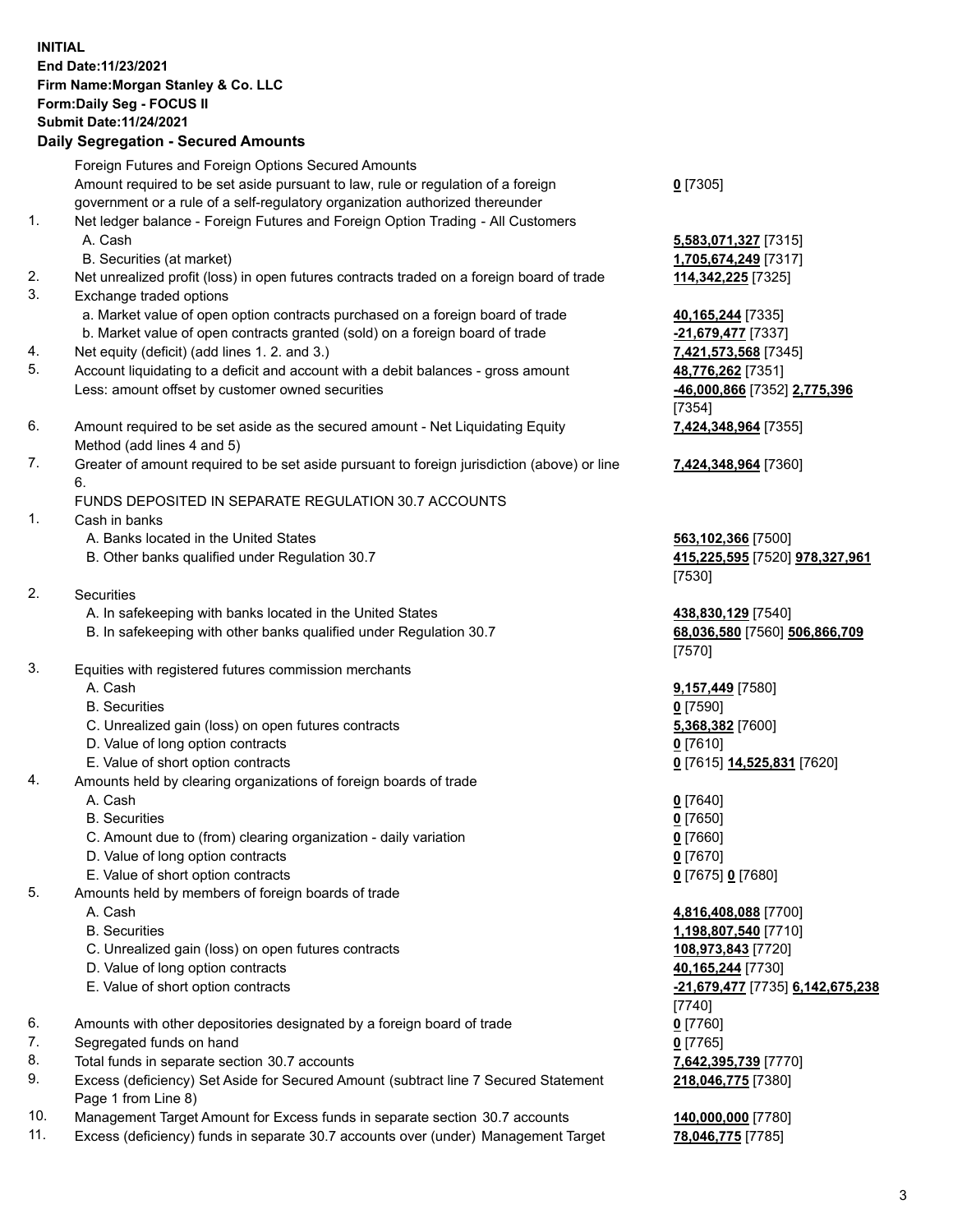**INITIAL End Date:11/23/2021 Firm Name:Morgan Stanley & Co. LLC Form:Daily Seg - FOCUS II Submit Date:11/24/2021 Daily Segregation - Segregation Statement** SEGREGATION REQUIREMENTS(Section 4d(2) of the CEAct) 1. Net ledger balance A. Cash **16,270,746,081** [7010] B. Securities (at market) **7,642,322,125** [7020] 2. Net unrealized profit (loss) in open futures contracts traded on a contract market **1,633,128,522** [7030] 3. Exchange traded options A. Add market value of open option contracts purchased on a contract market **1,480,067,975** [7032] B. Deduct market value of open option contracts granted (sold) on a contract market **-1,255,893,867** [7033] 4. Net equity (deficit) (add lines 1, 2 and 3) **25,770,370,836** [7040] 5. Accounts liquidating to a deficit and accounts with debit balances - gross amount **397,054,925** [7045] Less: amount offset by customer securities **-396,691,534** [7047] **363,391** [7050] 6. Amount required to be segregated (add lines 4 and 5) **25,770,734,227** [7060] FUNDS IN SEGREGATED ACCOUNTS 7. Deposited in segregated funds bank accounts A. Cash **2,544,286,930** [7070] B. Securities representing investments of customers' funds (at market) **0** [7080] C. Securities held for particular customers or option customers in lieu of cash (at market) **3,172,472,801** [7090] 8. Margins on deposit with derivatives clearing organizations of contract markets A. Cash **15,425,193,885** [7100] B. Securities representing investments of customers' funds (at market) **0** [7110] C. Securities held for particular customers or option customers in lieu of cash (at market) **4,319,798,939** [7120] 9. Net settlement from (to) derivatives clearing organizations of contract markets **306,348,414** [7130] 10. Exchange traded options A. Value of open long option contracts **1,480,067,975** [7132] B. Value of open short option contracts **-1,255,893,867** [7133] 11. Net equities with other FCMs A. Net liquidating equity **16,875,054** [7140] B. Securities representing investments of customers' funds (at market) **0** [7160] C. Securities held for particular customers or option customers in lieu of cash (at market) **0** [7170] 12. Segregated funds on hand **150,050,385** [7150] 13. Total amount in segregation (add lines 7 through 12) **26,159,200,516** [7180] 14. Excess (deficiency) funds in segregation (subtract line 6 from line 13) **388,466,289** [7190] 15. Management Target Amount for Excess funds in segregation **235,000,000** [7194] **153,466,289** [7198]

16. Excess (deficiency) funds in segregation over (under) Management Target Amount Excess